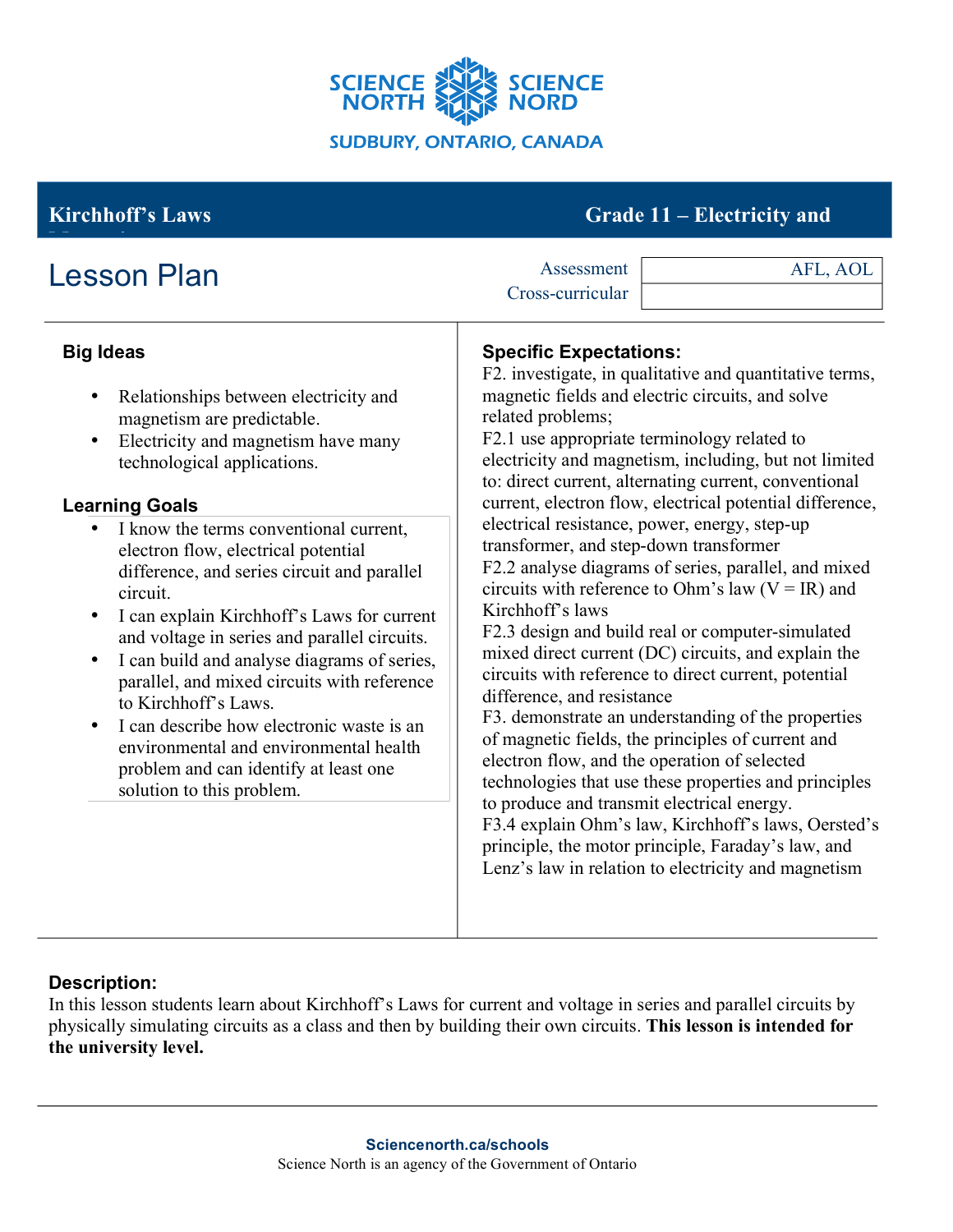## **Introduction**

With a partner, students think of all the steps they went through to get to this class today. Make a list. Now they go through the list and add in every single electrically powered appliance or equipment they've used so far today. For example, most of us need an alarm clock to wake up. Was your breakfast cooked in a toaster or microwave? Did you use a coffee pot? Check your phone? Even before you left the house, you used numerous mostly-invisible electric circuits.

If students have ever gone camping or lived in "off-grid", they'll realize that humans had to put much more work into survival before the advent of electricity in the home. Most homes in Canada did not have electricity until almost the 1930's. Now, not only do most homes have complicated circuits with numerous electrical outlets in their homes and businesses, but also we can carry devices with tiny but complex electronic circuitry. We will now learn the basic principles behind all circuits.

## **Action**

You have learned that a basic circuit is made up of a power source (generator, battery, or electrical outlet), conductors, and a "load". In the following activity, you will learn how circuits may be configured in two basic categories, series and parallel, or a combination of the two, to allow the current to flow through, and transfer electrical energy to different devices.

Often we learn about analyzing circuits by drawing diagrams and doing mathematical calculations, without really understanding why certain equations are used. Today we will demonstrate Kirchhoff's laws for Voltage and Current.

Students are to complete Kirchhoff's Law Activity (See Link).

Next, use circuits to prove these laws in the Kirchhoff's Laws for Circuits Activity (See Link).

Activity adapted from http://tap.iop.org/electricity/circuits/117/page\_46028.html.